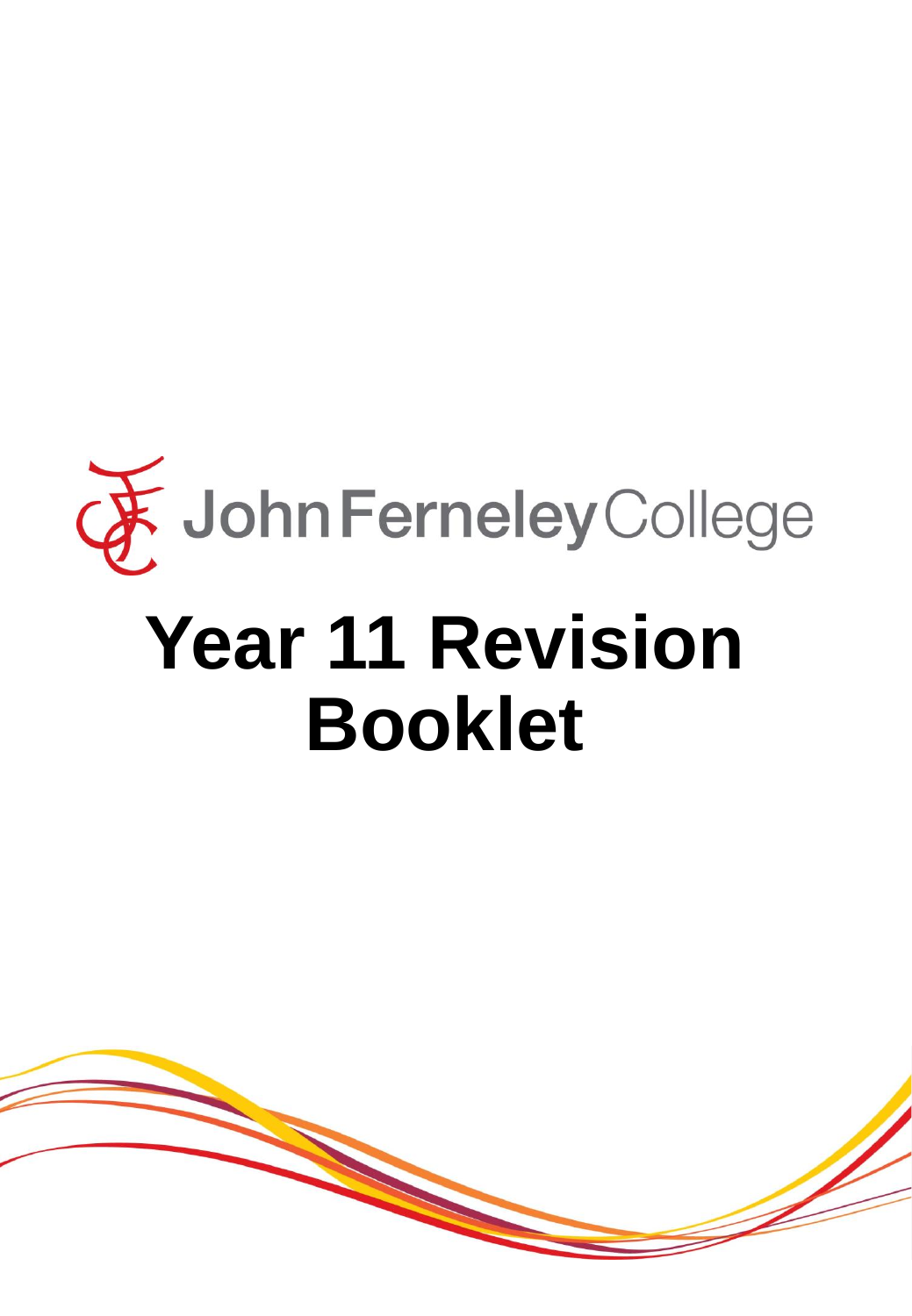# **What are we studying?**

- 60% controlled assessment
- 40% set task

# **A01 - Develop**

- I have researched a wide range of artists' craftsman and designers
- I have worked **IN THE STYLE** of the artists using my own photographs
- I have written about the artist and how they have informed and influenced my practice

# **A02 – Refine**

- I have experimented with a wide range of relevant media and techniques
- All my work has been well refined
- I have pushed my ideas to its full limitations to show the process and development of my ideas

# **A03 – Record**

- I have drawn from observation using a range of different media
- I have worked from my own photographs
- I have used annotation to explain the development of my research and ideas

# **A04 – Present**

- I have produced my own imaginative outcomes
- My work shows a clear connection and a journey throughout my project
- I have thought carefully about the selection and presentation of my work

# **Revision**

• Please use the art booklet to help with your work and to see examples

# **Revision sessions/drop ins**

After school revision:

• Monday and Tuesday (Week 2) in P1





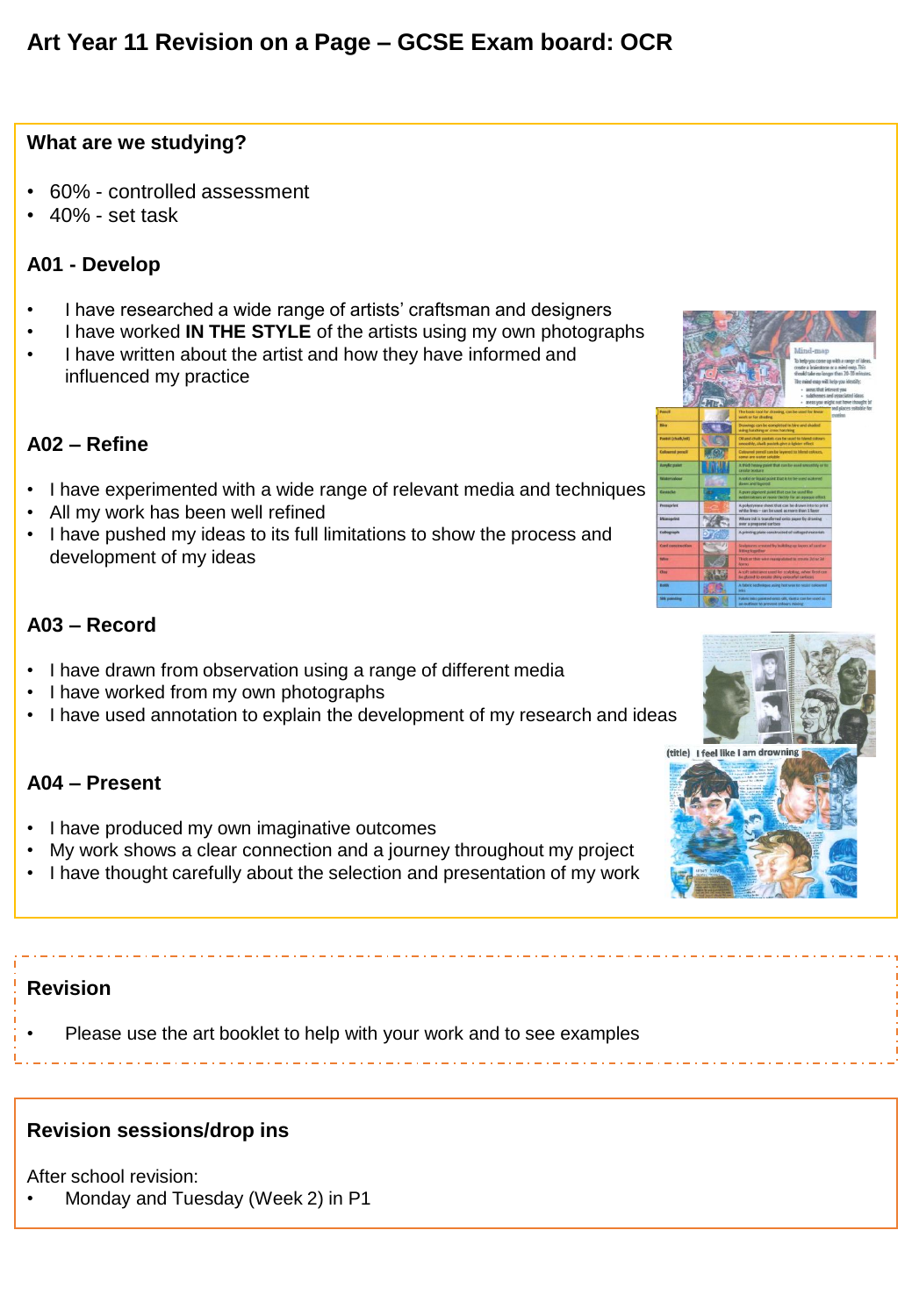# **Business Studies Year 11 Revision on a Page – GCSE Exam board: AQA**

## **What are we studying?**

Since the start of Year 11, we have been looking at Unit 6 Finance, which covers a range of topics (*sources of finance, cash flow, break even, average rate of return, ratio analysis, income statements and statements of financial position*).

The November mock will be a full Paper 1 – (90 marks, 1hr 45m). After the November mocks, we will move on to the final unit of the course which is Unit 5 Marketing, which we are likely to complete early next year. After this classes will focus on revision and exam technique. This will help to aid the revision students should be completing at home.

### **Although the exam boards have not yet confirmed the exam times should be as followed**:

- Paper 1 Influences of Operations and Human Resources on business activity (90 marks, 1hr 45m **MAY**) This paper covers Units 1, 2, 3 & 4
- Paper 2 Influences of Marketing and Finance on business activity (90 mins, 1hr 45m **JUNE**)
- This paper covers Units 1, 2, 5 & 6

### **Revision**

Students should be beginning to revise small chunks each week on Year 11 topics (*finance and marketing*) and topics taught in Year 10 (*Unit 1 Business in the Real World, Unit 2 External Influences, Unit 3 Business Operations and Unit 4 Human Resources*).

There has been guidance to help focus revision and some ways to revise are:

- Answer practice exam questions (ask your teacher for feedback on them)
- Create topic/unit mind maps
- Complete personalised learning checklists to look for gaps in knowledge
- Create revision cards (on key terms, advantages and disadvantages)
- Purchase the AQA GCSE Business Revision Guide and Exam Practice Workbook on the Gateway

### **Need help**

- Revision using BBC bitesize: **<https://www.bbc.co.uk/bitesize/examspecs/zvwb382>**
- There is a fantastic YouTube Revision channel called 'bizconsesh'
- **<https://www.youtube.com/c/BizConSeshGCSEBusiness91> - Scroll down to AQA Paper 1 and Paper 2**
- All PowerPoints/lessons are on Microsoft Teams check both the Year 10 group and the Year 11 group
- GCSEPOD this is a brilliant resource all students have access to, this caters specifically to our course and allows students to watch short podcasts on all the topics covered in exams.

## **Revision sessions/drop ins**

After school revision:

• Tuesday (Week 2) after school in E3 with Miss Oliver

These will focus on exam technique and giving further guidance to students. Miss Oliver is always available at lunch and after school for any questions/queries/extra work and support, or can be contacted via email at [koliver@johnferneley.org](mailto:koliver@johnferneley.org).

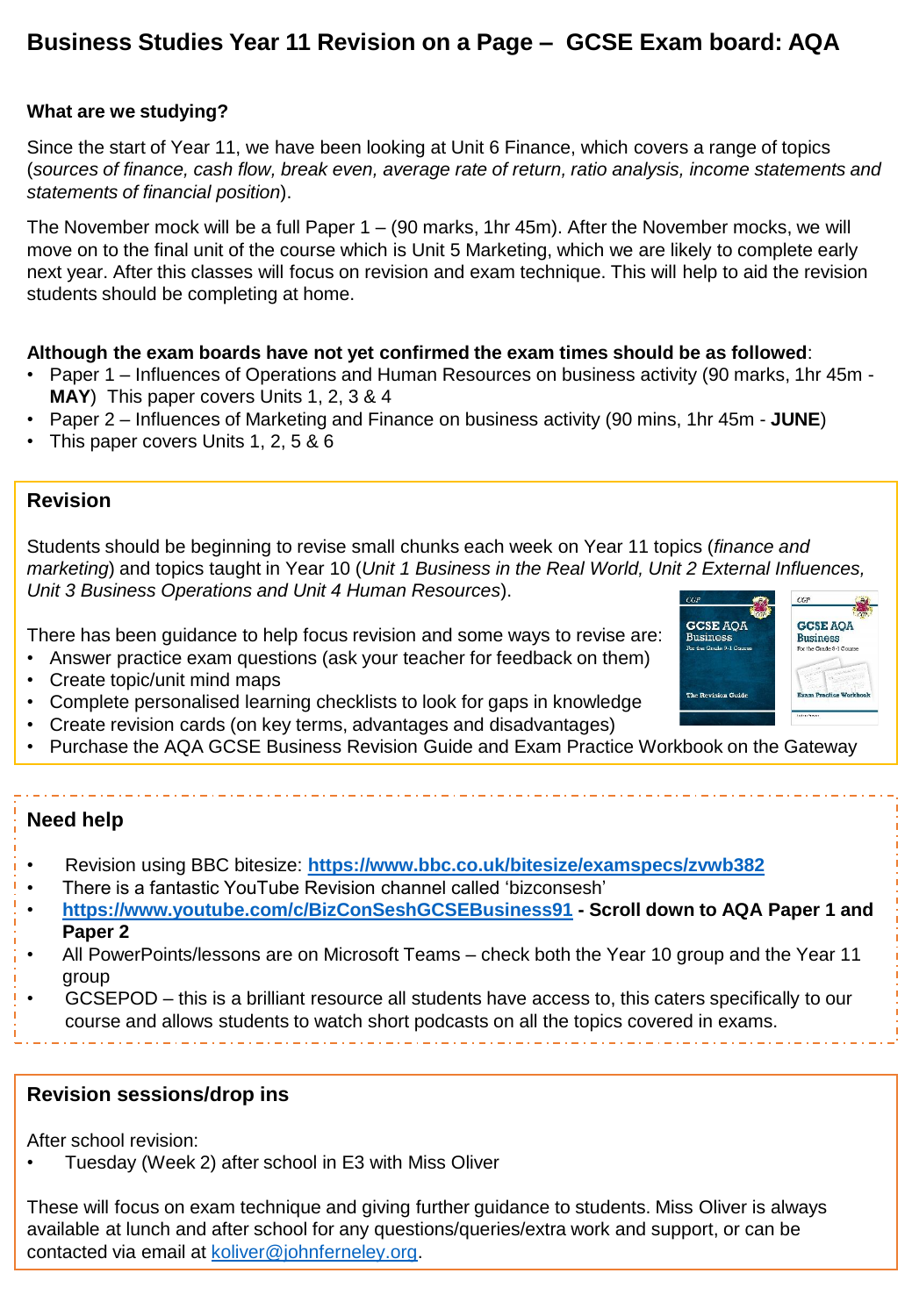### **What are we studying?**

We have three units left which are Systems Software, Ethical, Legal, Cultural and Environmental impacts of Digital Technology and characteristics of programming languages. The students are also creating a dice game using their coding skills and knowledge.

#### **There will be two exam papers**:

- Paper 1 Computer Systems 1 hour 30 minutes exam (80 marks 50% of total GCSE)
- Paper 2 Computational thinking, algorithms and programming 1 hour 30 minutes exam
- $(80 \text{ marks} 50\% \text{ of total GCSE})$

## **Revision**

Students should be beginning to revise small chunks each week. The students have been given a revision book and are told each week what pages they should be reading. They should then attempt the practice exam questions in the book.

Students should also:

- Answer practice exam questions (a booklet with example past papers is available to buy for £1)
- Create topic mind maps
- Create revision cards (on key individuals, themes or factors)
- Watch Craig and Dave YouTube videos to help with revision

# **Need help**

- Revision using Craig and Dave, these can be accessed with the link below or via YouTube search for craig n dave j277. These are specific videos which cover our whole specification.
- <https://student.craigndave.org/>
- All the PowerPoints we use in class are available in Microsoft Teams.
- GCSEPOD this is a brilliant resource all students have access to.
- Also BBC Bitesize is a good resource for revision <https://www.bbc.co.uk/bitesize/examspecs/zmtchbk>

### **Revision sessions/drop ins**

There are two revision sessions for computer science students.

- Tuesday 3-4pm (week 2)
- Thursday 3-4pm (week 2)

These will focus on the units we learnt in Year 10, exam techniques and giving further guidance to students or any topics students need help on.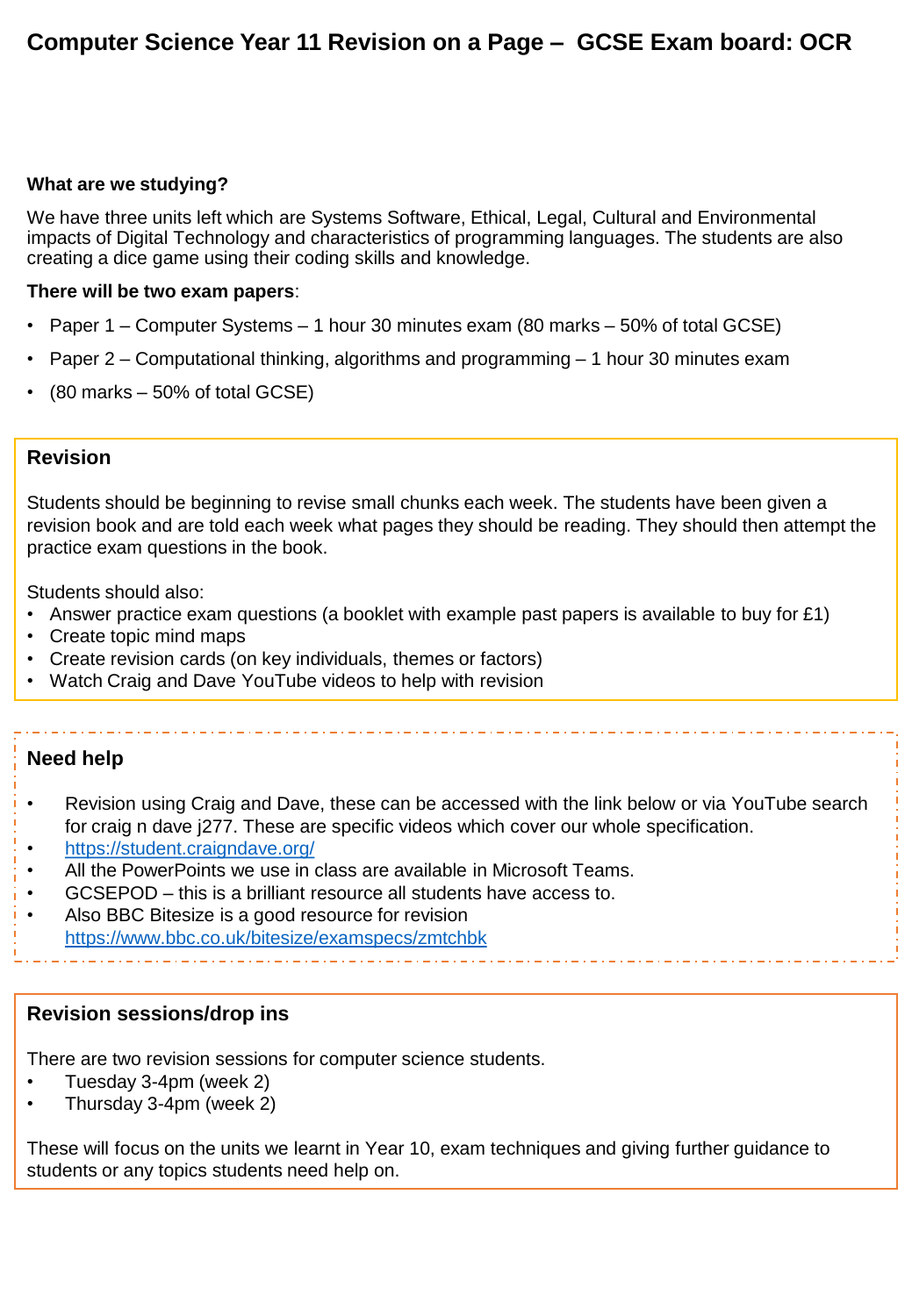# **Creative iMedia Year 11 Revision on a Page – Cambridge Nationals**

#### **What are we studying?**

We are currently working on creating a website from a given scenario; creating a website that reviews digital games. We will then move onto creating a digital graphic from a given brief, using a variety of software techniques.

The examined content that we have covered looked at pre-production documents used in creative and the digital media sector:

- RO81 Pre-production skills 1 hour and 15 minute exam
- RO85 Creating a multipage website coursework
- RO82 Creating digital graphics coursework

## **Revision**

Students should be beginning to revise small chunks each week. There has been guidance to help focus on revision and some ways to revise are:

- Create topic mind maps
- Create revision cards (on key individuals, themes or factors)
- Create time lines to remind you of the chronological order of key events
- Use the past exam papers given to you
- Read over your notes in your exercise book

# **Need help**

- Revision using the below website (look for RO81):
- <https://www.youtube.com/user/MissChambersICT/videos>
- There is a plethora of help on students Microsoft Teams including lessons and revision booklets and top facts and revision resources.
- There is also the revision guide available for The Cambridge Nationals in iMedia.
- GCSEPOD this is a brilliant resource all students have access to, this caters specifically to our course and allows students to watch short podcasts on all the topics covered in exams.

## **Revision sessions/drop ins**

There are numerous revision sessions throughout the year as well as coursework support sessions, for iMedia students:

- Tuesday (Week 2) after school
- Lunchtimes if students need to revise in E1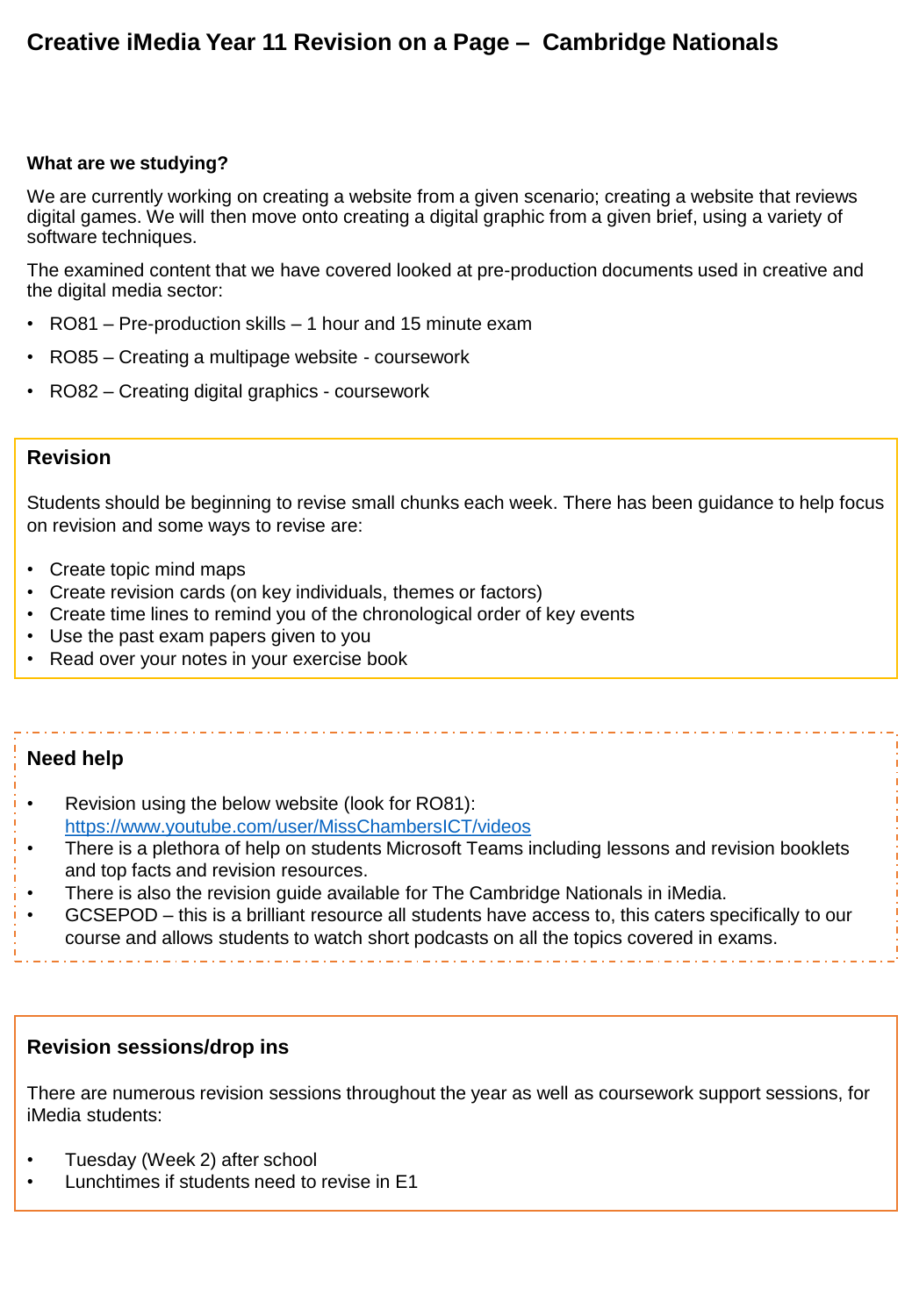# **Drama Year 11 Revision on a Page – GCSE Exam Board: AQA**

# **What are we studying?**

#### Course Content

Component 1: Understanding Drama **40% of GCSE**

- This is completed in a 1hr and 45 min exam
- Section A: Theatre roles, responsibilities, stage positions and conventions *– 4 marks*
- Section B: Blood Brothers *(set text)* 4 mark, 8 mark, 12 mark, 20 mark
- Section C: Live Theatre based on streamed show *Things I Know to be True.* 32 marks

#### Component 2: Devised **40% of GCSE**

- Practical students created a performance **completed**
- Logs students have been writing a written log of their development and evaluation of the performance **completed** *(some intervention may still be required)*

Component 3: Text in Practice **20% of GCSE**

• Students perform 2 extracts (may be 1 for Covid changes and still awaiting date from examiner but TBC end of Feb/March)

## **Revision**

Students should be beginning to revise small chunks each week for the written exam and learning lines continually.

- Complete all homework Students will be set an exam question a week to prepare.
- Make posters of flashcards to remind them of important quotes and the question structure.
- Use student booklet to read examples and expand subject vocabulary.

### **Need help**

#### **Component one:**

- <https://www.aqa.org.uk/subjects/drama/gcse/drama-8261/subject-content/understanding-drama>
- <https://www.bbc.co.uk/bitesize/guides/z4dp2sg/revision/2>
- Microsoft Teams (Year 10) recorded lessons from Mrs Richards.
- Example questions, mark schemes and revision guide students should have but can be collected from Miss Adams P8 if lost.
- BBC Bitesize have loads of resources for revision help for the AQA exam board.
- No guides need to be purchased  $-$  we have copies!

### **Revision sessions/drop ins**

- Students have a theory (component 1) lesson a week while completing component 3.
- We are not holding intervention sessions currently but I am available **Monday** and **Friday** if students need additional help.
- Supporting Success sessions will be reintroduced for extra scripted rehearsals and theory later on in the term.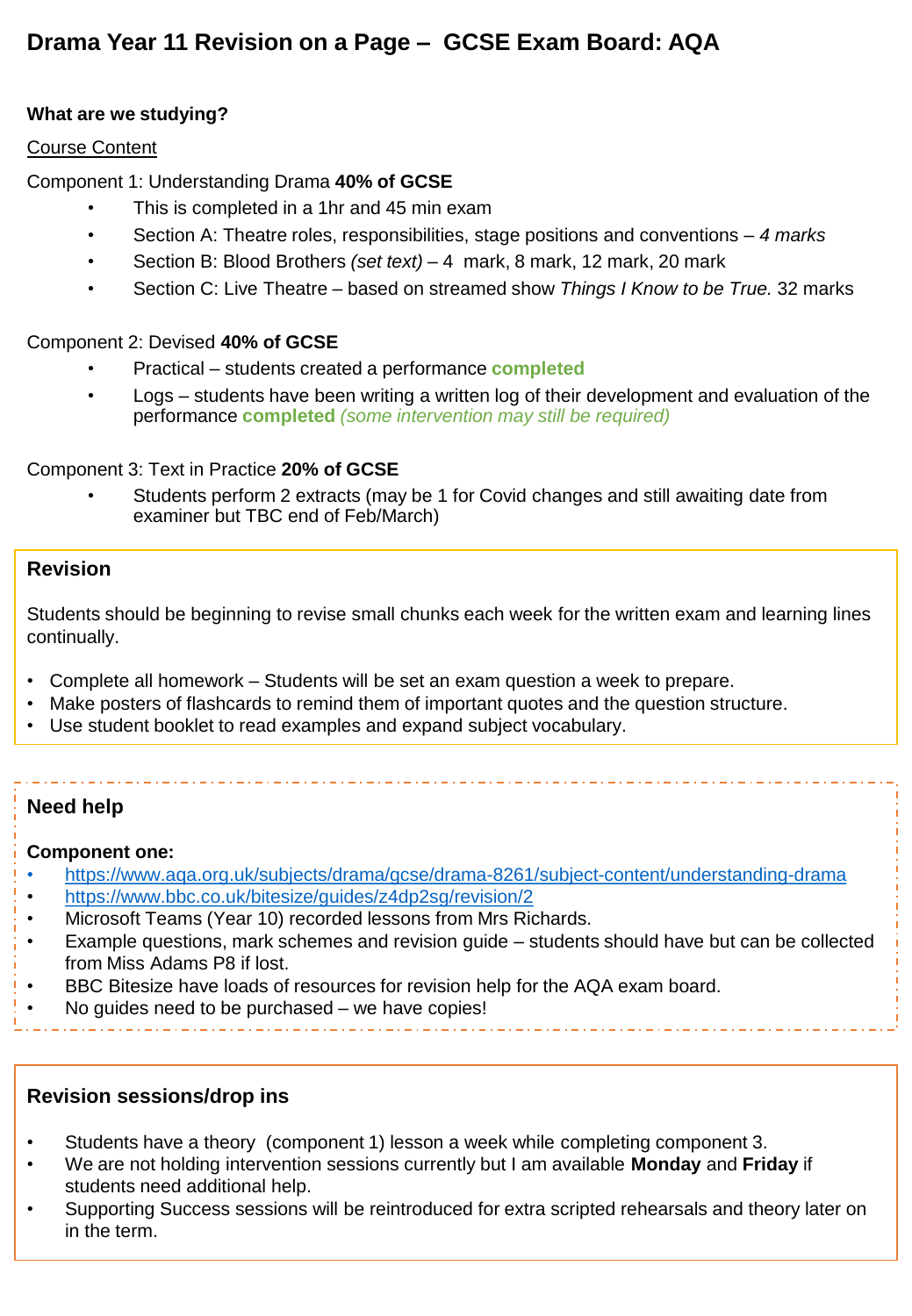# **English Year 11 Revision on a Page – GCSE Exam board: Eduqsd**

#### **What are we studying?**

We are currently finishing our Literature study of "A Christmas Carol." Lessons are also focused on revising Language skills such as reading comprehension and transactional and creative writing. Students will have completed all units by Christmas. After this we will begin our countdown process in which we revisit each of the topics, revising key knowledge and applying it in exam responses.

Our provisional exam arrangements are:

- English Language Component 1: Reading 20<sup>th</sup> Century Fiction and Narrative Writing 1 hour 45 *minutes*
- English Language Component 2: Reading 19<sup>th</sup> and 21<sup>st</sup> Century Non Fiction and Transactional Writing *2 hours*
- English Literature Component 1: Shakespeare and *Blood Brothers 2 hours*
- English Literature Component 2: *A Christmas Caro*l and Unseen Poetry *2 hours*

# **Revision**

Students should be beginning to revise small chunks each week. There has been guidance to help focus revision and some ways to revise are:

- Revising the key quotations that your teacher has provided throughout the course
- Answering practice exam questions (ask your teacher for feedback on them)
- Watching the film versions of the texts you are studying
- Listening to the *Blood Brothers* soundtrack or audio books of the texts

# **Need help**

- Use the practice questions that have been provided
- Look on BBC Bitesize for help with Literature texts <https://www.bbc.co.uk/bitesize/examspecs/zw9mycw>
- Use GCSE Pod to focus on areas that you feel less confident with
- Use the exam walk through provided by Eduqas to help improve your understanding of how to tackle the Language GCSE https://resources.eduqas.co.uk/pages/ResourceSingle.aspx?rlid=1533

### **Revision sessions/drop ins**

Our designated intervention session is **Week 1 Tuesday 3-4pm** However, staff will also run other revision sessions as and when is needed. Students and parents/carers will be informed of these.

We are also in the process of booking further enrichment opportunities to help students in their Literature revision and will send out further details once these have been finalised.

Teaching staff are also available at break and lunch if students need support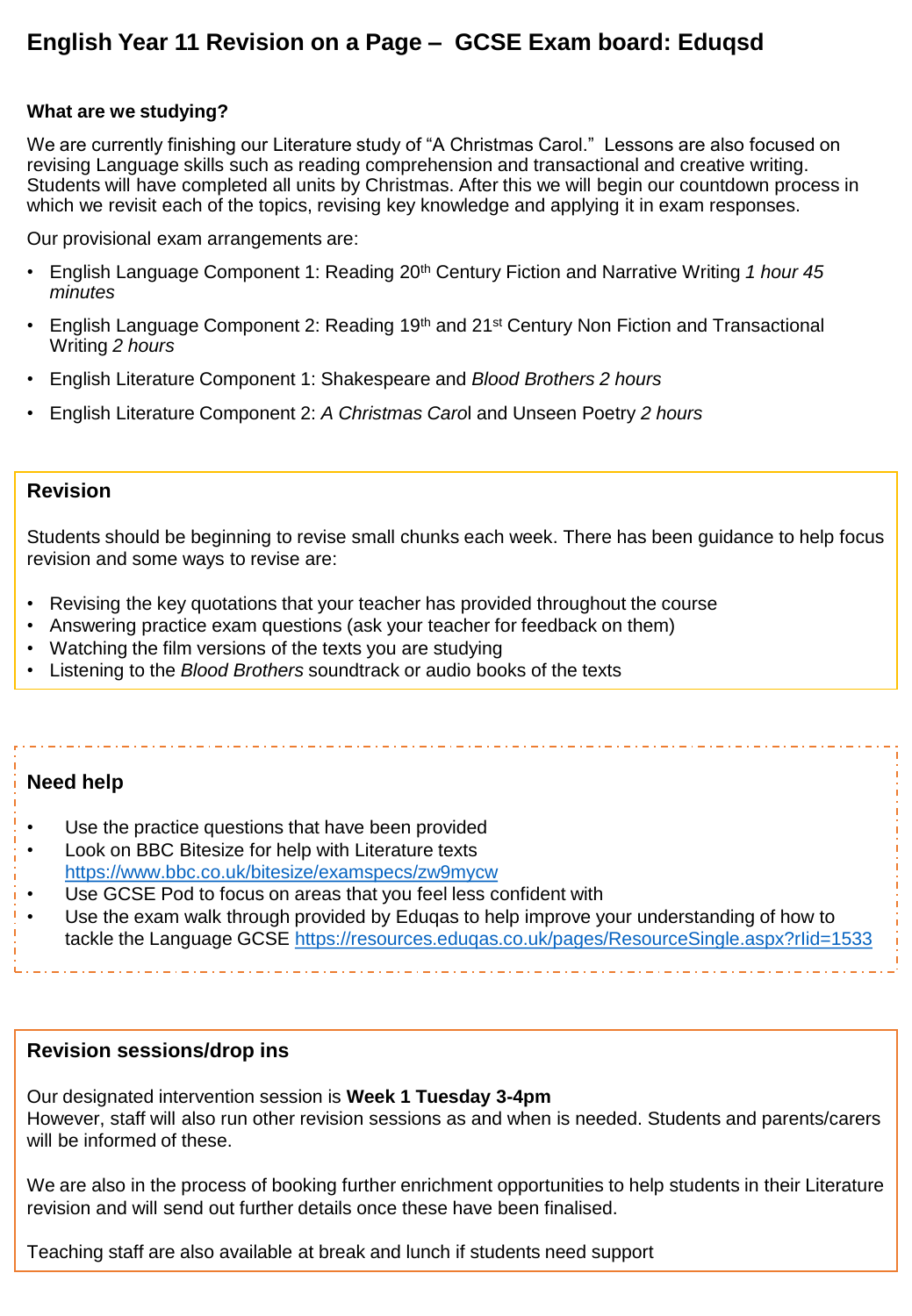# **English Language Component 1: Narrative Writing**

Write a story of between 300-400 words using one of the following titles:

|           | <b>Task 45 minutes</b>                                                       | <b>Completed?</b> |
|-----------|------------------------------------------------------------------------------|-------------------|
|           | • An Unexpected Visitor                                                      |                   |
|           | • The Alarm Clock                                                            |                   |
|           | • The Holiday                                                                |                   |
|           | • Write a story which begins with the line: "If only I could turn back time" |                   |
| $\bullet$ | Write about a time you felt let down by someone                              |                   |
| $\bullet$ | Write a story which begins with the line: "Sometimes in life you just have   |                   |
|           | to count your blessings"                                                     |                   |
|           | Write a story that ends with the line: "The sky turned black"                |                   |

# **English Language Component 2: Transactional Writing**

|           | <b>Task 30 minutes</b>                                                     | <b>Completed?</b> |
|-----------|----------------------------------------------------------------------------|-------------------|
|           | • Write a letter to your local councillor explaining your concerns about a |                   |
|           | lack of facilities for young people in your town                           |                   |
|           | • Write a report about a planned housing development in your local town    |                   |
| $\bullet$ | Write a letter of complaint to a restaurant you have recently visited      |                   |
| $\bullet$ | Write a speech outlining your views on mobile phones in school             |                   |
| $\bullet$ | Write a blog for a website discussing ways for young people to increase    |                   |
|           | their fitness                                                              |                   |
| $\bullet$ | Write a speech to deliver to a primary school assembly about how           |                   |
|           | students can become more healthy                                           |                   |
| $\bullet$ | Write a letter offering advice a friend who is considering becoming a      |                   |
|           | teacher                                                                    |                   |

# **English Literature:** *Blood Brothers/ A Christmas Carol*

|           | <b>Task 1 hour</b>                                                        | <b>Completed?</b> |
|-----------|---------------------------------------------------------------------------|-------------------|
|           | Write about the character of Mickey and the way he is presented at        |                   |
|           | different parts of the play                                               |                   |
| $\bullet$ | Write about the character of Mr Lyons and how he contributes to different |                   |
|           | parts of the play                                                         |                   |
|           | Discuss the theme of social class in the play Blood Brothers              |                   |
|           | Discuss the theme of violence in the play Blood Brothers                  |                   |
|           | Write about Tiny Tim and his role throughout the novel, A Christmas       |                   |
|           | Carol                                                                     |                   |
| $\bullet$ | Write about the character of Scrooge throughout A Christmas Carol         |                   |
| ٠         | Discuss the theme of redemption in A Christmas Carol                      |                   |
|           | Discuss the theme of social responsibility in A Christmas Carol           |                   |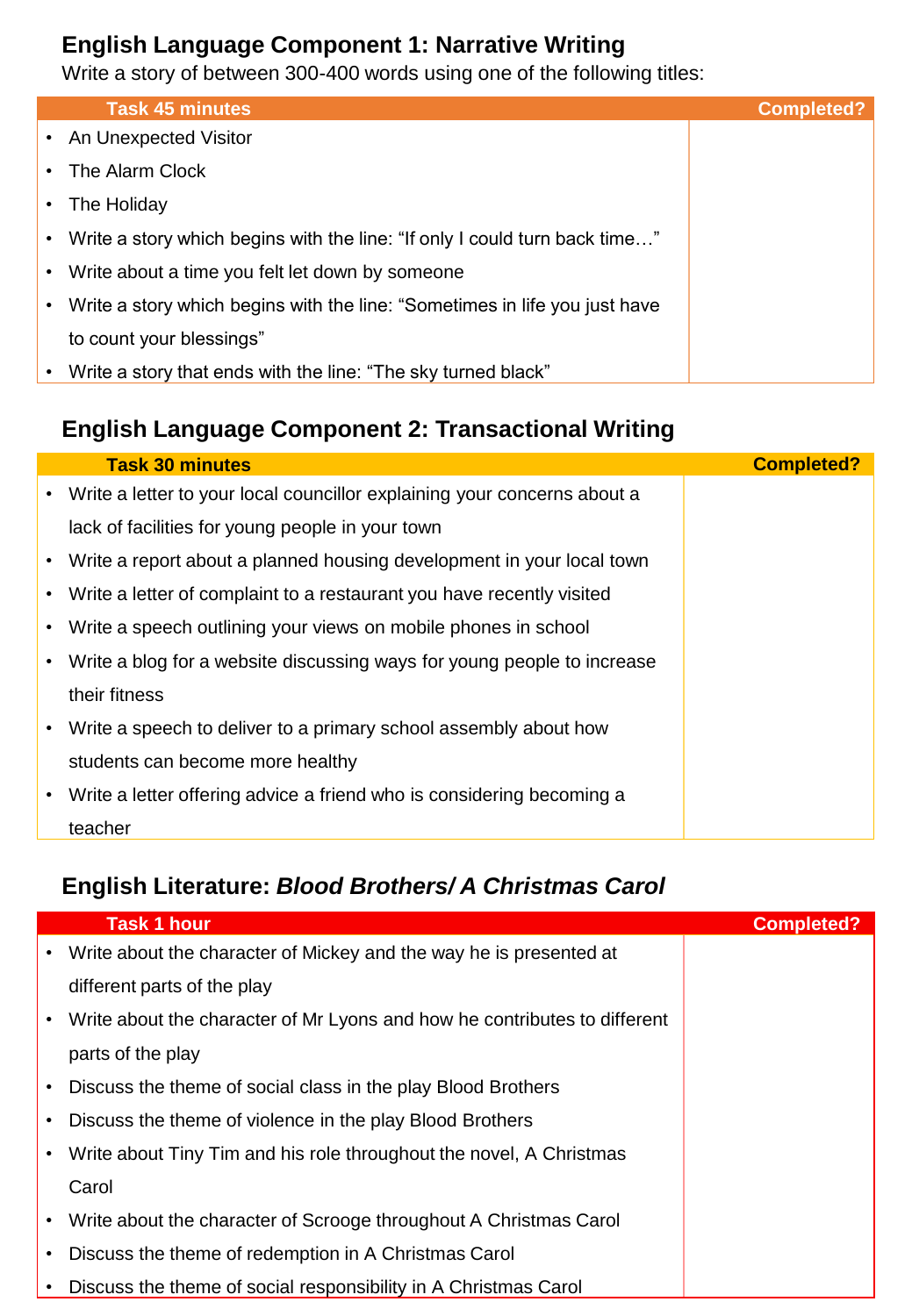# **Enterprise & Marketing Year 11 Revision on a Page – Exam board: OCR**

#### **What are we studying?**

Since the start of Year 11, we have been focussing solely on the first piece of coursework *'R065 Design a business proposal*' around the 'Perfecta Pizza' scenario set by the exam board.

After October half term, we will turn our attention to the examined unit of the course '*R064 Enterprise and Marketing concepts',* as students are due to sit this exam in January 2022. There will be the option to resit the exam in June, if necessary.

After this lessons will switch back to completing the first unit of coursework, before moving on to the second unit '*R066 Market and pitch a business proposal*'.

#### **Exam**

• **R064 Enterprise and Marketing Concepts – Wednesday 12th January 2022 – 1hr 30m - AM**

#### **Revision**

Students should be beginning to revise small chunks each week on the 6 learning objectives for the examined unit R064:

- *LO1 Understand how to target a market*
- *LO2 Understand what makes a product or service financially viable*
- *LO3 Understand product development*
- *LO4 Understand how to attract and retain customers*
- *LO5 Understand factors for consideration when starting up a business*
- *LO6 Understand different functional activities needed to support a business start up*

There has been guidance to help focus revision and some ways to revise are:

- Answer practice exam questions (ask your teacher for feedback on them)
- Create topic/unit mind maps
- Complete personalised learning checklists to look for gaps in knowledge
- Create revision cards (on key terms, advantages and disadvantages)
- Purchase the Enterprise and Marketing Revision guide on the Gateway (for the exam specifically)

#### **Need help**

- There is a fantastic YouTube Revision channel called 'MissChambersICT'
- **<https://www.youtube.com/user/MissChambersICT/playlists> - Scroll down to OCR Cambridge Nationals in Enterprise and Marketing**
- GCSEPOD this is a brilliant resource all students have access to and allows students to watch short podcasts on all the topics covered in exams/coursework

#### **Revision sessions/drop ins**

After school revision:

• Monday (Week 2) after school in E7 with Mrs Strickland and Mrs Livsey

# Email contacts:

- [estrickland@johnferneley.org](mailto:estrickland@johnferneley.org)
- [klivsey@johnferneley.org](mailto:klivsey@johnferneley.org)

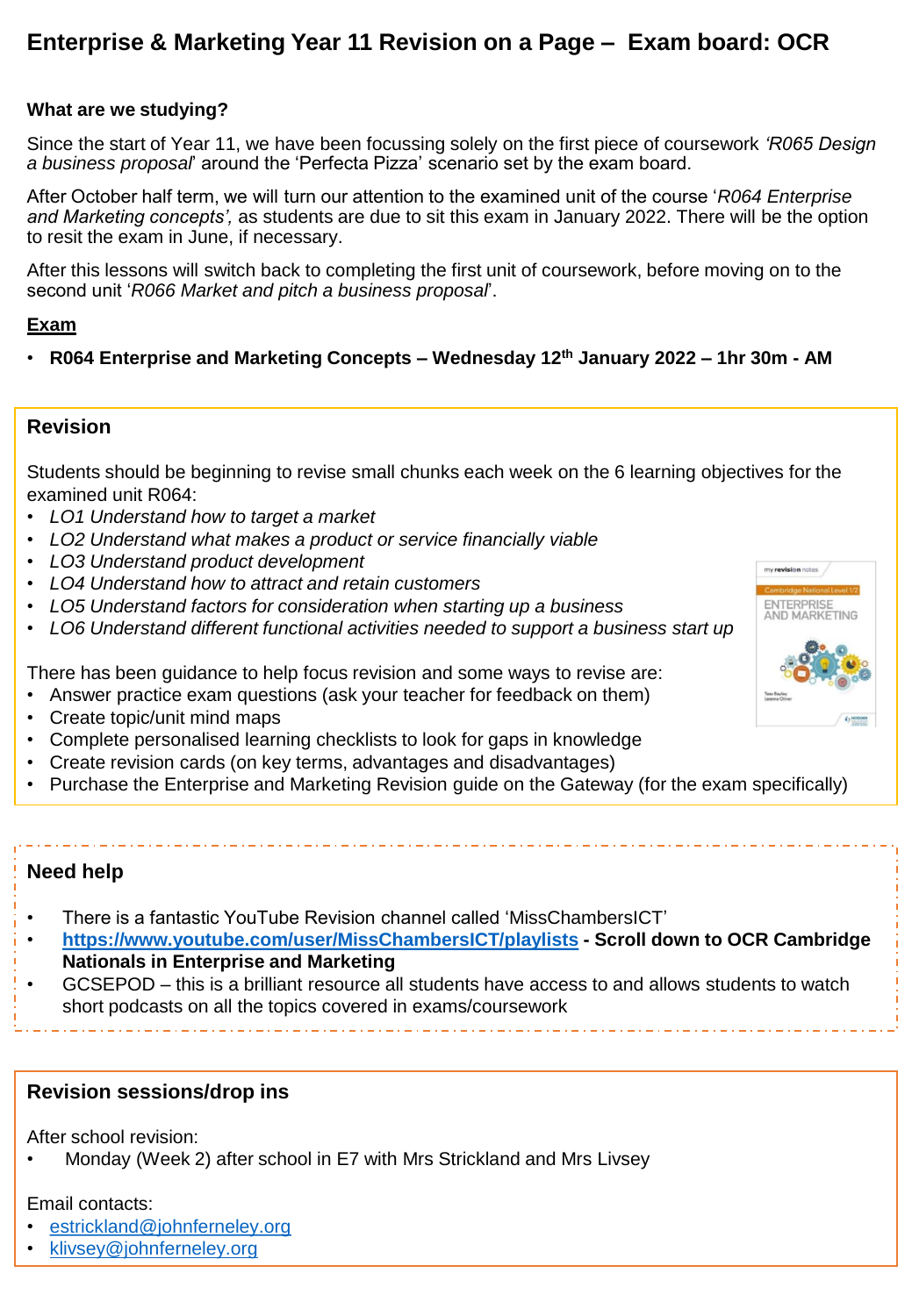# **French Year 11 Revision on a Page – GCSE Exam board: AQA**

## **What are we studying?**

- In Year 11 we study the topics of Home and Local Area, Holidays, School and Work, and Social and Global Issues.
- We regularly revisit topics studied in Year 10.
- We do exam style questions to ensure we know what to expect in the real thing.

# **What will the exams look like?**

- There are 4 exam papers in total, covering the 4 skills areas: Listening, Speaking, Reading & Writing.
- The Listening and Reading exams are completed during the same session (one after another) and are done in a smaller classroom venue.
- The Speaking exam will take place in **MAY** and is conducted by the class teacher.
- The writing exam takes place in the Sports Hall.
- The exams are split into FOUNDATION and HIGHER tiers. Students will decide which tier they will be entered for, in liaison with parents/carers and the class teacher.

#### **LISTENING:**

- Foundation =  $35$  minutes + reading time
- $Higher = 45 minutes + reading time$
- 25% of overall grade
- Multiple choice questions, answers in English (Section A), answers in French (Section B)

#### **READING**

- Foundation 45 minutes
- Higher 1 hour
- Multiple choice questions, answers in English (section A), answers in French ( section B), translation into English (section C)

#### **SPEAKING**

- 12 minutes preparation time
- 7-9 minutes (foundation)
- $10 12$  minutes (higher)
- Role Play, Photo card, General Conversation

#### **WRITING**

• **Foundation** – 1 hour Photocard description, 40 word essay, 90 word essay, 5 sentences to translate into French.

• **Higher** - 1 hour 15 minutes

90 word essay, 150 word essay, paragraph translation into French

# **COUNTDOWN TO SUCCESS – how can we help at home?**

#### **We sell revision guides on Student Gateway, as well as revision workbooks which are invaluable for exam style practice.**

- 1. Revise 20 words per week from your vocabulary booklet.
- 2. Make sure you know the KEY VERBS in EVERY TENSE.
- 3. Work through ONE page of your purple revision workbook per night, to make sure you have covered essential grammar and are practising all four key skills. This is available on the parent gateway, along with the revision guide.
- 4. Record yourself speaking French do ONE role play and ONE photo card per week under exam conditions (no books, 12 minutes preparation time) and listen back to see if you can spot where improvements can be made.
- 5. Use your WRITING BOOKLET to practice translations into French and practice essays. Try to do ONE per week.
- 6. LEARN your time indicators, link words and high frequency phrases, so that you can begin essays about any topic (you only need a handful of verbs and phrases to do this!).
- 7. Come to intervention sessions with Mrs Newbold and Mrs Huskisson Ettrick ( **FOUNDATION -** Tuesday) and Mrs Grimes and Mrs Newbold (**HIGHER -** Thursday) in K8 15.00 – 16.00 to boost your grade and get some specialist 1:1 support.
- 8. Look through the resources on Microsoft Teams Year 11 French. There are lots of resources there, including recorded lessons, which you may find useful for revision and links to past exam papers, including model answers and self marking quizzes.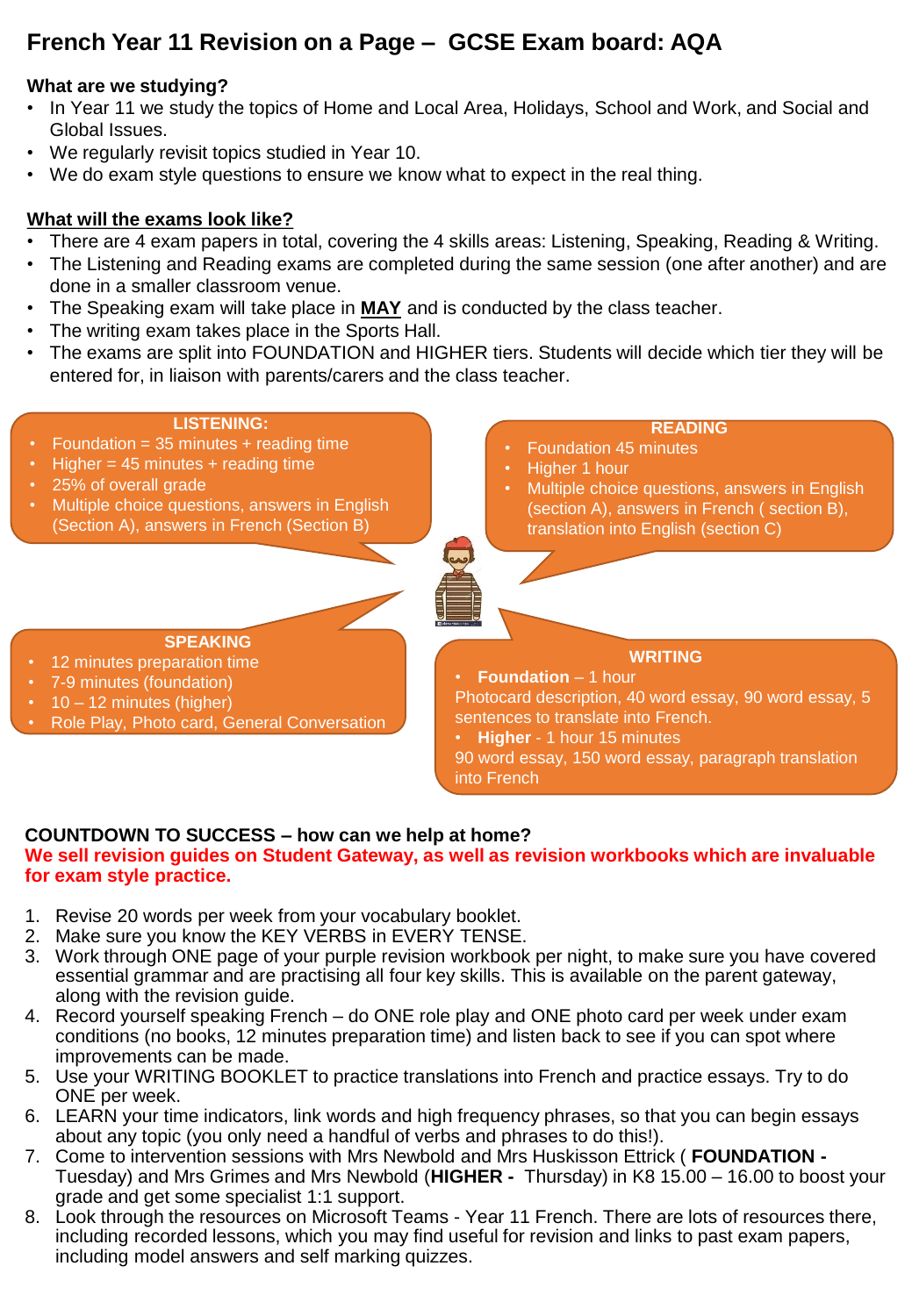# **Geography Year 11 Revision on a Page – GCSE Exam board: Eduqas**

# **What are we studying?**

Syllabus: Eduqas B

Assessment is all exam based. 3 Papers.

- Paper 1 Knowledge Paper. Covers all topics. (40%) 1hr 45mins
- Paper 2 Decision Making Paper. Covers all topics. (30%) 1hr 30mins
- Paper 3 Field skills Paper. Covers fieldskills and UK areas of the topic. (30%) 1hr 30mins

## **Topics**

- Human Topics Population, Development, Global Cities
- Physical Topics Weather & Climate, Climate Change, Rivers, Coasts
- Environmental Issues Ecosystems, Water Use, Deforestation

# **Revision**

**BUG Questions**

my revision notes

**GEOGRAPHY B** 

**Geography B** 

- $B = Box$  command words
- $U =$  Underline key
- ideas/theme  $G = G_0$  over/read the
- 
- question again.
- Complete Past Paper questions available in the Purple Folders in the Culture zone
	- o BUG questions
	- $\circ$  Check the allocated marks for each question so you know how much time to spend or how many points to make in your answer.
	- $\circ$  Practice writing the plan rather than the answer for longer questions.
	- $\circ$  Use your books and notes to write a perfect answer
	- $\circ$  Complete some previous exam questions and get ask your teacher for feed back
- Create Mind Maps of a topic
- Create flash cards

# **Need help**

- Revision resources available on school gateway:
	- $\circ$  Revision guide (WJEC Edugas Geography B My revision notes)
	- o WJEC Eduqas B Workbook
	- o Pocket Revision guide (Provided by the school)
- Topic checklists: these are available on Microsoft Teams and from class teachers
- Microsoft Teams:
	- o All resources from lessons are on Microsoft Teams
	- o Past Exam Papers are also on Microsoft Teams
	- o Knowledge checklists for each topic are on Microsoft Teams
- GCSEpod
- Good websites for Geography revision
	- o <https://timeforgeography.co.uk/>
	- o BBC Bitesize

• Geography Countdown booklet (this will be given to all students in January)

# **Revision sessions/drop ins**

Drop in and revision sessions are available to all in the Culture department on Tuesday and Thursday (Week 2) at 3-4pm.

Contact the class teacher to ask for help either in lessons, on Microsoft Teams or by email:

- Mr Potter [mpotter@johnferneley.org](mailto:mpotter@johnferneley.org)
- Mrs Seed [kseed@johnferneley.org](mailto:kseed@johnferneley.org)
- Miss Lewis [nlewis@johnferneley.org](mailto:nlewis@johnferneley.org)
- Miss O'Hagan [kohagan@johnferneley.org](mailto:kohagan@johnferneley.org)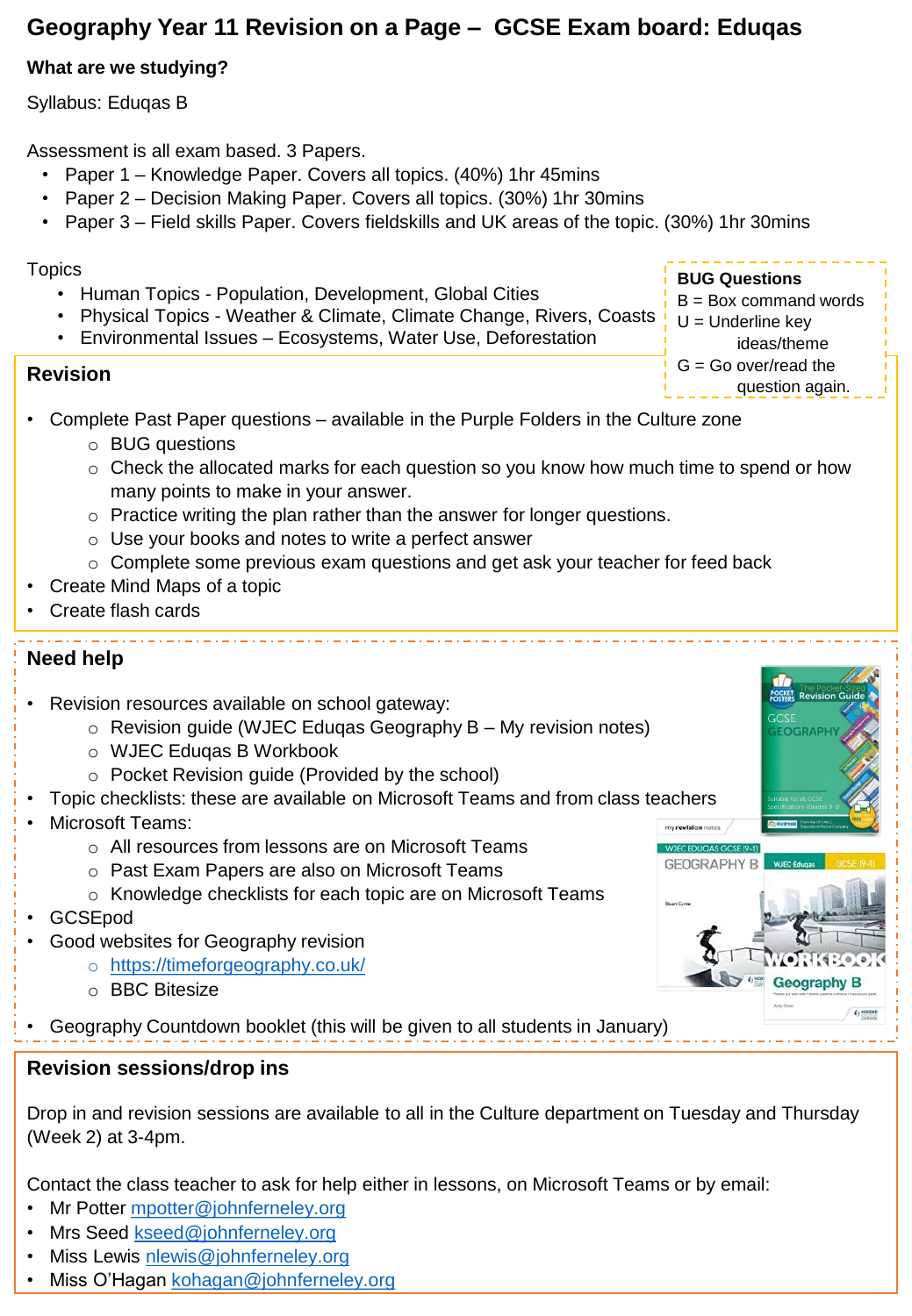# **History Year 11 Revision on a Page – GCSE Exam board: AQA**

# **What are we studying?**

We are currently studying the Cold War (Conflict and Tension: East and West 1945-1972. We are aiming to finish this topic by February half term. [Core History are focusing on Conflict and Tension: Inter war period 1918-1945]

This is the final module in the exam. After this classes will focus on revision and exam technique and going over topics which students feel less confident on. This will help aid revision students should be completing at home.

#### **Although the exam boards have not yet confirmed the exam times should be as followed**:

- Paper 1A Conflict and Tension 1 hour exam
- Paper 1B Germany 1890-1945 1 hour exam
- Paper 2A Health and the people 1000AD-present day 1 hour exam

## **Revision**

Students should be beginning to revise small chunks each week as reminded in lessons. There has been guidance to help focus revision and some ways to revise are:

- Answer practice exam questions (ask your teacher for feedback on them)
- Create topic mind maps
- Create revision cards (on key individuals, themes or factors)
- Create time lines to remind you of the chronological order of key events
- Use the facts tests in each booklet to help develop knowledge and ask someone to test you.
- Complete the Germany revision workbook (also on Microsoft Teams)
- There are some exam questions on Microsoft Teams in Revision folders for students to access or they can ask their teachers for extra ones too.
- Revision guides! (available on School gateway) and revision booklets on Microsoft Teams

# **Need help**

- **GCSEPOD** this is a brilliant resource all students have access to, this caters specifically to our course and allows students to watch short podcasts on all the topics covered in exams.
- Revision using BBC bitesize:<https://www.bbc.co.uk/education/examspecs/zw4bv4j> .
- There are some YouTube videos uploaded by 'Worcester Jonny' which are medicine, Elizabeth and Germany revision videos.
- There is a plethora of help on students Microsoft Teams including lessons and revision booklets and top facts and revision resources.
- GCSE exam question walk through recorded PowerPoints are in students Microsoft Teams folders to help them practice exam questions/exam question technique.

### **Revision sessions/drop ins**

There are numerous revision sessions throughout week 2 for history students.

- Thursday after school (Week 2)
- Monday after school (Week 2) drop in

These will focus on exam techniques and giving further guidance to students. However, there are plenty of GCSE teaching staff around at break and lunchtimes if students wish to drop in to ask for support. Our revision sessions are there to support students revise in whichever way we can. If students would like a space for an hour to revise, then they can use it for this or if they would like some specific help.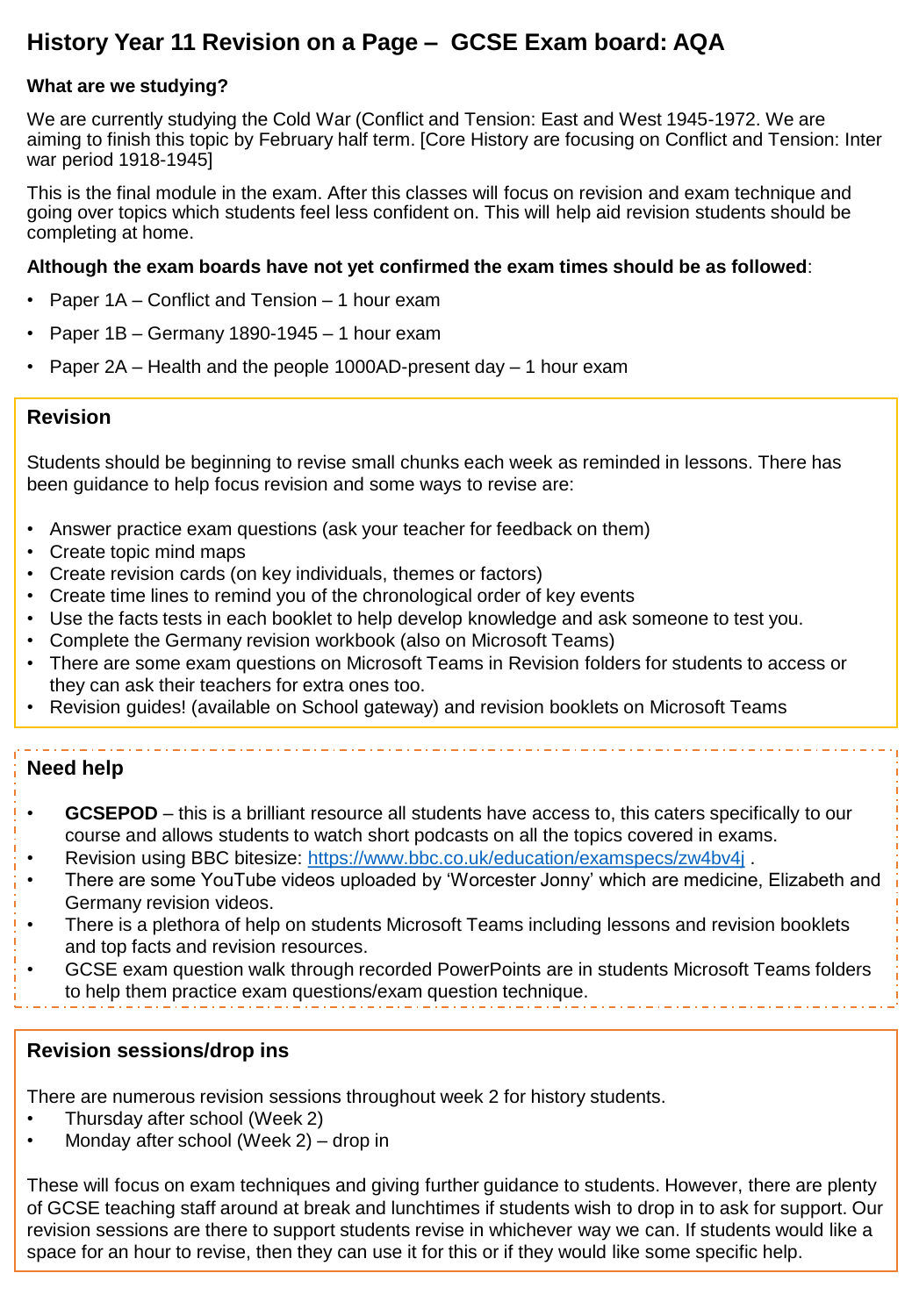# **Maths Year 11 Revision on a Page – GCSE Exam board: AQA**

#### **What are we studying?**

Our GCSE Scheme of Work takes place over 3 years with multiple opportunities for revision of topics throughout. This allows for plenty of time in year 11 to recap and revisit key topics in preparation for the GCSE. Students will sit fortnightly mock papers in exam conditions in their Maths double lesson after October Half term and individual class teachers will plan lessons based on GAP analysis from these mocks.

For this year only, all Maths students in England will be given a formula sheet to use in the GCSE exam. Pupils will be using a formula sheet in their mocks to ensure that they are used to using this in their real exams.

## **Revision**

Students should be beginning to revise small chunks each week. We have already given guidance to students to help focus their revision and some of the ways to revise are:

- Answer practice exam papers
- Practice maths questions on the websites below the only way to revise maths is to 'do' maths
- Knowledge organisers produced by the maths department are available on the JFC website for students to download
- Use any question level analysis (QLA's) that the teachers provide as these will be personalised for the pupils on an individual basis.

#### **Need help**

- Corbettmaths.com "how to videos" on nearly all topics, along with exercises.
- Mathsgenie.co.uk exam questions on every topic along with answers.
- Mathsbot.com revision tools such as revision grids, exam style questions and practise papers.
- Mr Barton Maths exam question booklets topic by topic (with answers), podcasts, lesson notes, quizzes and puzzles.
- Hegarty Maths '' how to videos'' on all topics, with questions and answers. QLA sheets will link to Hegarty Videos for personalised revision. All students have their own login for this, paid for by the school.

## **Revision sessions/drop ins**

Below are the revision sessions for Maths students:

- Thursday after school (week 1) from  $3pm 4pm$
- Revision sessions will be run by pupils' individual class teacher

#### **AQA Grade Boundaries**

#### **Summer 2019**

- Foundation : Grade 4 122/240
- Grade 5 157/240
- Higher: Grade  $4 43/240$ Grade 5 – 74/240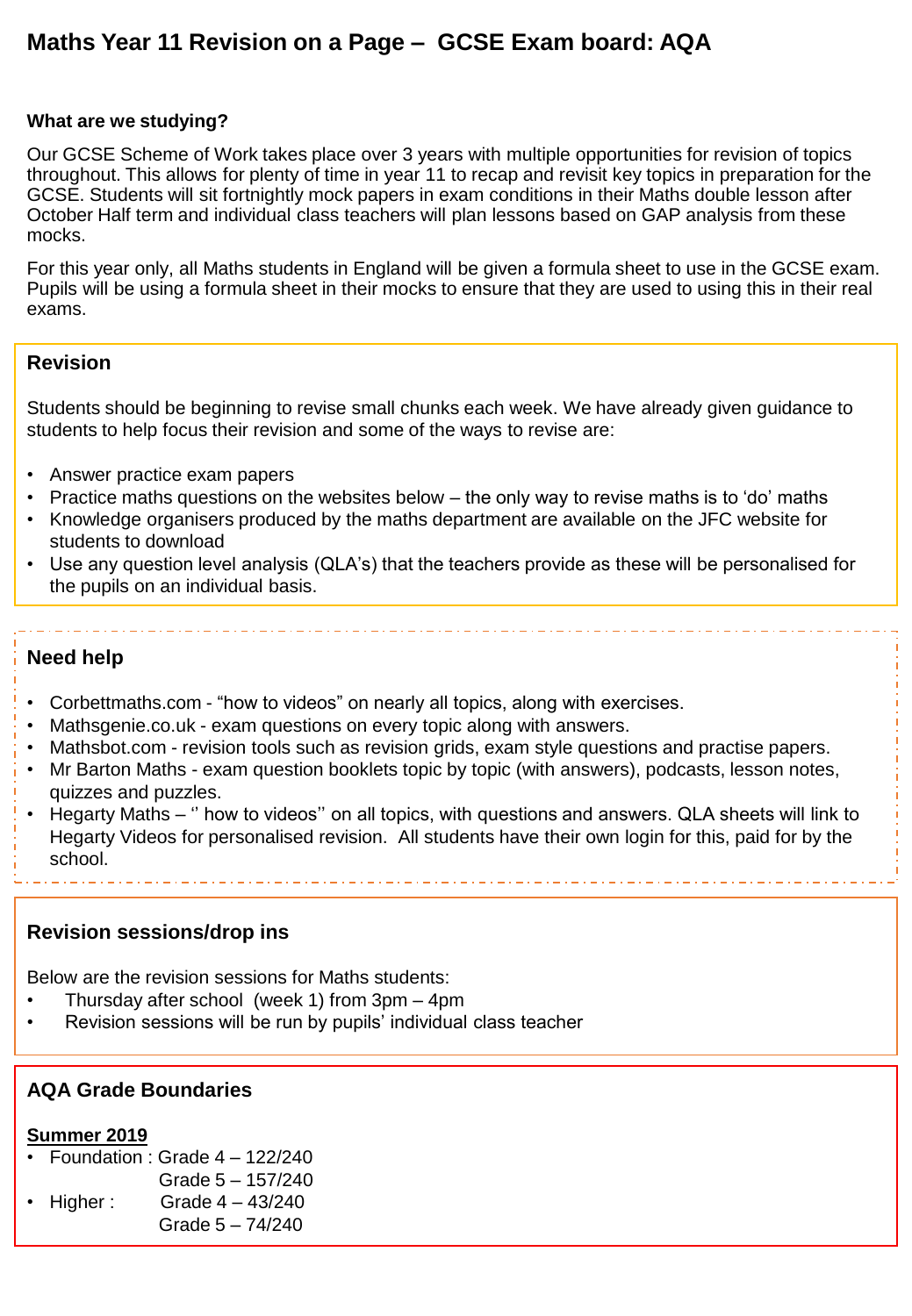# **Media Studies Year 11 Revision on a Page – Exam board: Eduqas**

#### **What are we studying?**

We are currently working on the NEA (Non-Exam Assessment) Magazine Production Coursework element of the Media GCSE. This is worth 30% of the final GCSE grade. After this, classes will move on to study Component 2 of the exam material; 'Understanding Media Forms and Products' which will focus on set texts within British TV Crime Drama and Music Videos.

#### **Exam timings and content**:

- Paper 1 Component 1 Exploring the Media 1 hour 30 minutes
- Paper 2 Component 2 Understanding Media Forms and Products 1 hour 30 minutes

## **Revision**

Students should start to try and revise small chunks each week. Students have been given a detailed revision booklet which outlines the set texts and details for their component 1 exam. This is available on students Microsoft Teams along with further materials. There has already been guidance to help focus revision and some suggested ways to revise are:

- Answer practice exam questions (ask your teacher for feedback on them)
- Create topic mind maps for each section of the exam.
- Create revision cards

### **Need help**

- There is a really helpful YouTube channel uploaded by 'Mrs Fisher' which covers all aspects of the GCSE content.<https://www.youtube.com/channel/UCUKrxp4BcJrGLzmqAhCjASg/featured>
- We would recommend this as a starting point for any content that students have missed or feel they need to revise. Each video is a 'mini lesson' which covers the main content for each element of the exam.
- There is also help for students Microsoft Teams including lessons and revision booklets and revision resources.

#### **Revision sessions/drop ins**

• Friday afterschool (Week 2) 3-4pm

These will focus on exam techniques, revision of exam texts and coursework catch up as well as giving further guidance and support to students.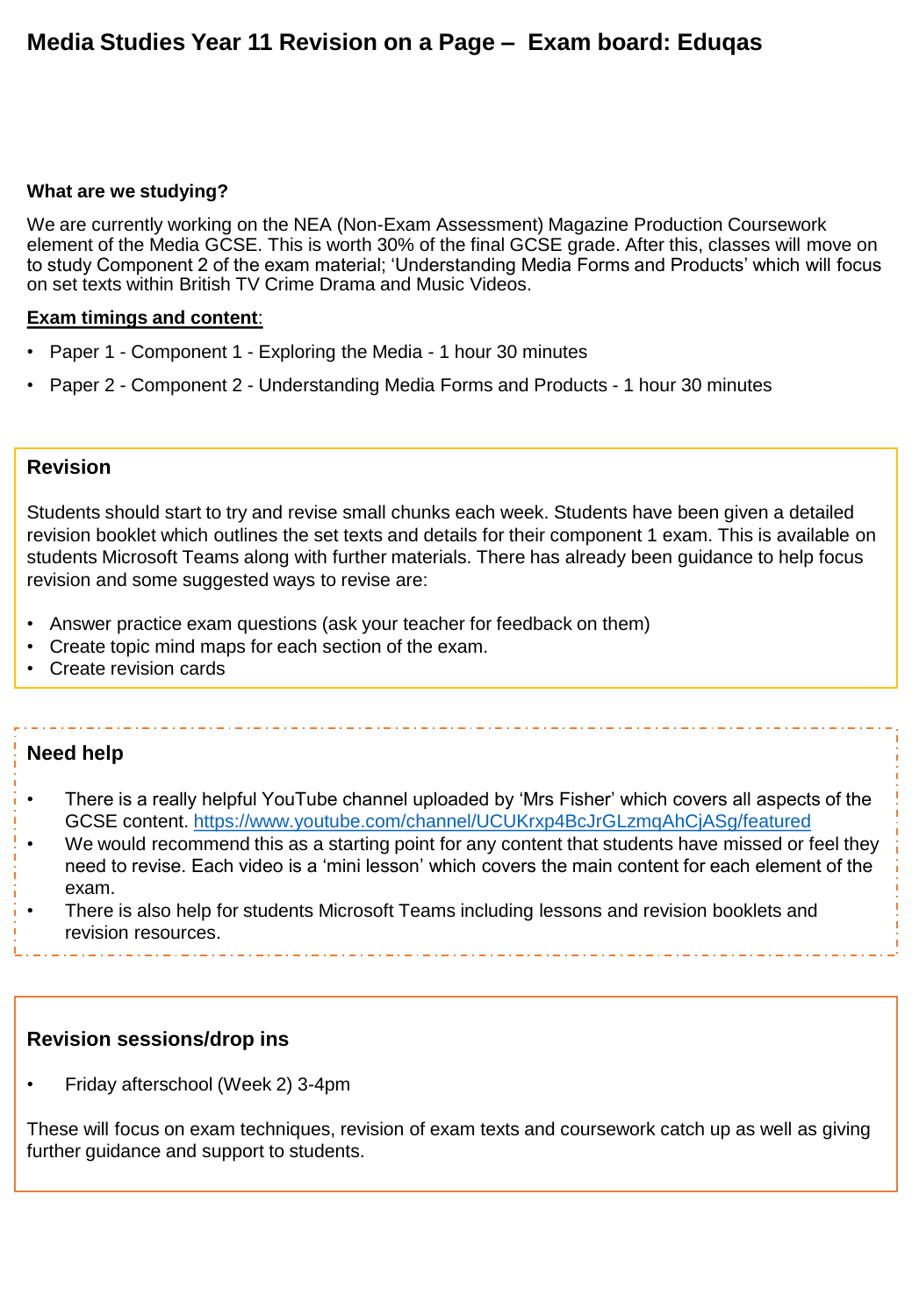## **What are we studying?**

We are currently finishing off compositions and will be recording solos over the next half term **which students must have the sheet music for**. The performances must be a minimum of 1 minute unless they are playing in an ensemble where the minimum requirement is 1½ minutes in duration. Students may perform more than one piece to make up their time and there is no maximum time limit (however I would recommend no longer than 3½ minutes. While performances are being prepared we will be moving onto the listening paper.

## **Listening Paper – approx. 1¼ hours**

- Area of Study 1 Forms and devices (set work **Badenerie** by Bach)
- Area of Study 2 Ensembles (Musical Theatre, Chamber Music and Jazz)
- Area of Study 3 Film Music
- Area of Study 4 Popular Music (Rock and Pop, Fusion and Bhangra and set work **Africa** by Toto)

## **Revision**

Students should be revising in small chunks week by week either element by element or genre by genre. The Eduqas GCSE Music revision guide is an excellent resource supported by sound bites and answers in the back of the book (these are available on School Gateway)**.**

Students should focus on being able to use the Elements of Music fluently to describe a variety of music from their areas of study, They also have access to Focus On Sound <https://johnferneley.musicfirst.co.uk/app/> which has everything from music theory to styles and genres and also provides both lessons and quick tests to check and support their revision journey

# **Need help**

- **<https://johnferneley.musicfirst.co.uk/app/>**
- Class booklets for each of the aeras of study
- YouTube has lots of useful resources especially for the set works. Ensure students include the exam board when searching (Eduqas)

# **Revision sessions/drop ins**

Revision sessions will run from February half term after school on a Monday 3-4pm.

Individual intervention will be running before then on an individual basis where students require additional support.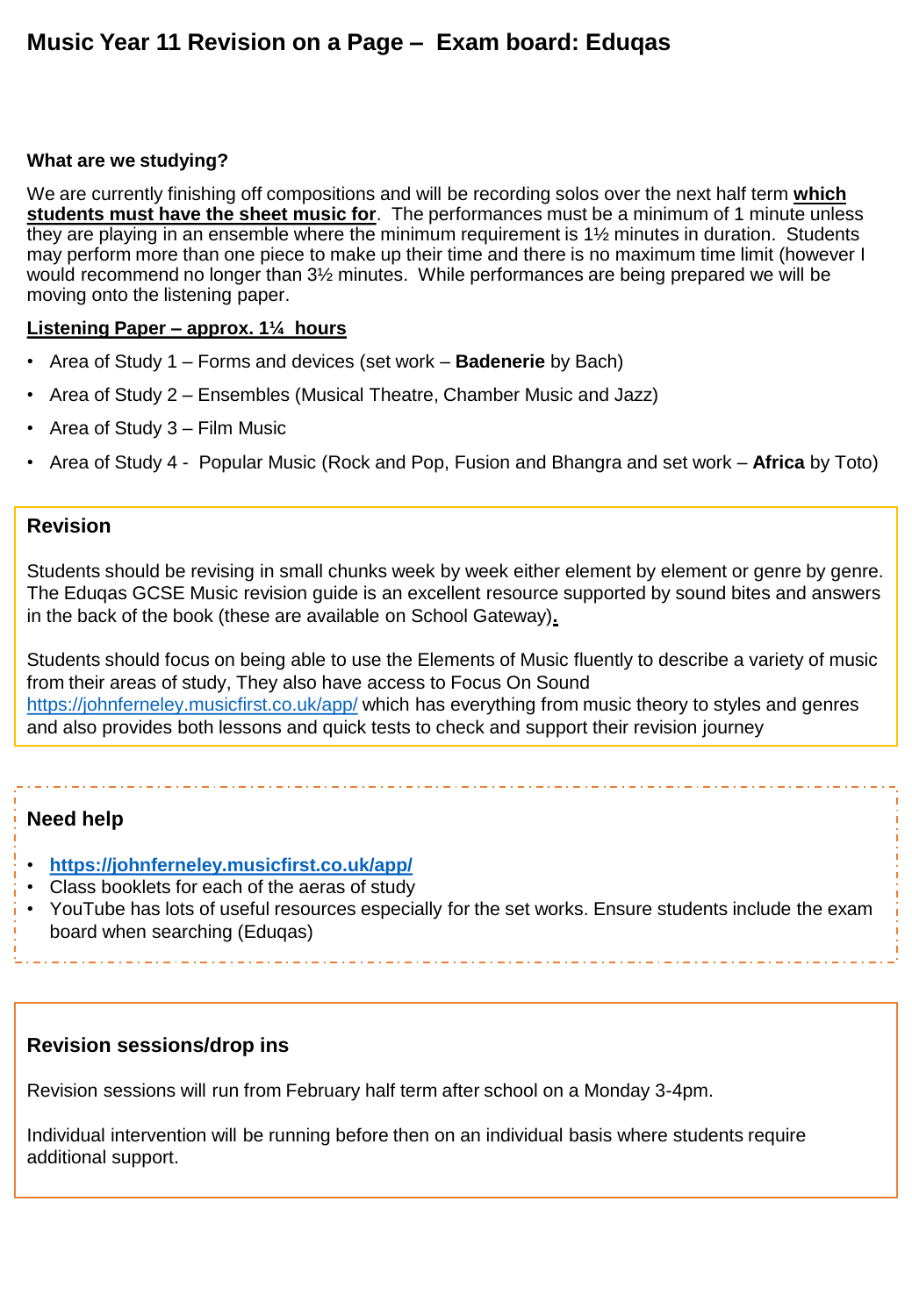# **PE Year 11 Revision on a Page – GCSE PE Exam board: OCR**

#### **What are we studying?**

We have recently just finished the coursework (AEP) part of the course. This counts for 10% of the students overall grade.

We are now returning back to studying the main theory content for the exam during lesson time. E.g. the Cardiovascular system and the Respiratory system. Any background reading of these topic areas will definitely support students learning.

Although the exam boards have not yet confirmed the exam times should be as followed:

- Paper 1: Applied anatomy and physiology 1 hour exam (30%)
- Paper 2: Socio-cultural influences 1 hour exam (30%)

*(Additionally the students will demonstrate their practical ability in two sports – 30%)*

# **Revision**

Students should be beginning to revise small chunks each week. There has been guidance to help focus revision and some ways to revise are:

- Answer practice exam questions (ask your teacher for feedback on them)
- Create topic mind maps
- Create revision cards (on key individuals, themes or factors)
- Create time lines to remind you of the chronological order of key events
- Use the facts tests in each booklet to help develop knowledge and ask someone to test you

### **Need help**

- Revision using BBC bitesize:<https://www.bbc.co.uk/bitesize/subjects/znyb4wx>
- For Contemporary issues in Sport, keep watching live sport on the TV. This will help get a bigger picture on issues which can arise during Sport matches and give you a wider knowledge of different examples you can use in the exam.
- GCSEPOD this is a brilliant resource all students have access to, this caters specifically to our course and allows students to watch short podcasts on all the topics covered in exams.

#### **Revision sessions/drop ins**

There are numerous revision sessions throughout the week for **PE Students:**

- Tuesday morning 8:00-8:30am
- Wednesday afterschool (Week 2) 3:00-4:30pm

These will focus on exam technique and giving further guidance to students. However there are plenty of GCSE teaching staff around at break and lunchtimes if students wish to drop in to ask for support.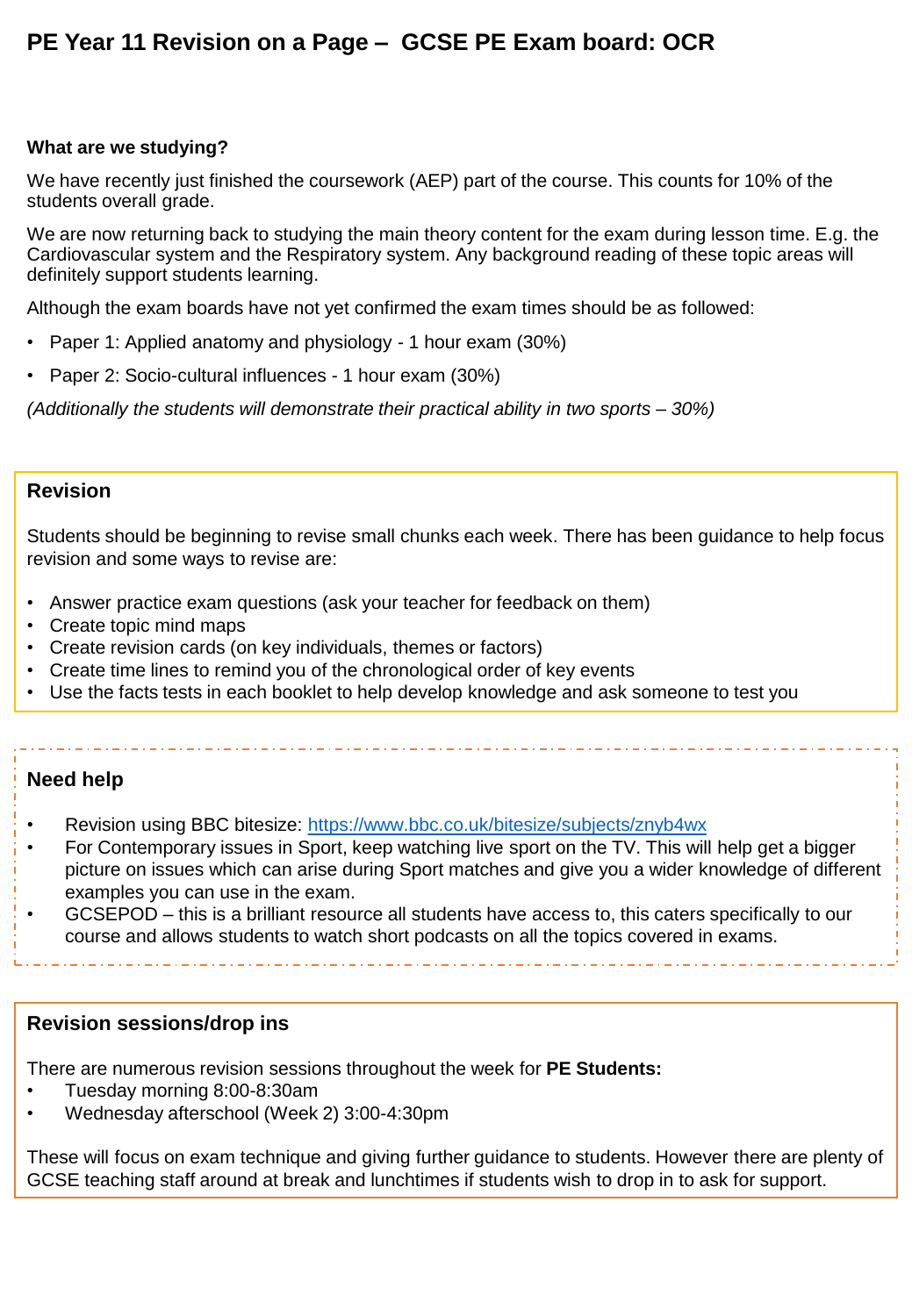# **Science (Combined) Year 11 Revision on a Page – 2 GCSE's Exam board: AQA**

## **What are we studying?**

We are currently about to start studying the following:

- Biology inheritance variation and evolution
- Chemistry Organic chemistry and chemical analysis
- Physics Waves

These are all part of paper 2/2. After this classes will focus on revision and exam technique. This will help aid revision students should be completing at home.

| <b>COMBINED BIOLOGY</b><br>Paper 1 - Topics 1-4: Cell<br><b>Biology; Organisation;</b><br>Infection and response and<br><b>Bioenergetics</b><br>1hr15, 70 marks<br>Paper 2 - Topics 5-7:<br>Homeostasis and response;<br>Inheritance, variation and<br>evolution; and Ecology<br>1hr15, 70 marks | <b>COMBINED CHEMSITRY</b><br>Paper 1 - Topics 1-5 Atomic structure<br>and the periodic table; Bonding,<br>structure, and the properties of matter;<br>Quantitative chemistry; Chemical<br>changes; and Energy changes 1hr15, 7<br>marks<br><b>Paper 2</b> – Topics 5-10: Rates of<br>chemical change; Organic chemistry;<br>Chemical analysis; Chemistry of the<br>atmosphere; Using resources 1hr15,<br>70marks | <b>COMBINED PHYSICS</b><br><b>Paper 1</b> $-$ Topics 1-4:<br>Energy; Electricity,;<br>Particle model of matter;<br>and Atomic structure<br>1hr15, 70 marks<br><b>Paper 2</b> – Topics $5-7$ :<br>Forces; Waves; and<br>Magnetism and<br>electromagnetism 1hr15,<br><b>70marks</b> |
|--------------------------------------------------------------------------------------------------------------------------------------------------------------------------------------------------------------------------------------------------------------------------------------------------|------------------------------------------------------------------------------------------------------------------------------------------------------------------------------------------------------------------------------------------------------------------------------------------------------------------------------------------------------------------------------------------------------------------|-----------------------------------------------------------------------------------------------------------------------------------------------------------------------------------------------------------------------------------------------------------------------------------|
|                                                                                                                                                                                                                                                                                                  |                                                                                                                                                                                                                                                                                                                                                                                                                  |                                                                                                                                                                                                                                                                                   |

## **Revision**

Students should be beginning to revise small chunks each week. There has been guidance to help focus revision and some ways to revise are:

- Answer practice exam questions (ask your teacher for feedback on them)
- Create topic mind maps
- Create revision cards (on key topics)
- Purchase the knowledge organiser and retriever to help focus revision both of which are available as a bundle on school gateway (as pictured on the right)

# **Need help**

- Revision using BBC bitesize
- YouTube videos: Free GCSE science lessons, fuse school
- There is a plethora of help on students Microsoft Teams including lessons and revision booklets and revision resources.
- GCSEPOD this is a brilliant resource all students have access to, this caters specifically to our course and allows students to watch short podcasts on all the topics covered in exams.

# **Revision sessions/drop ins**

Monday (Week 1) at 3–3:45 with topics put on Year 11 Microsoft Teams in advance for students to pick which they need to attend based on areas of weakness.

These will focus on exam technique and giving further guidance to students. However there are plenty of GCSE teaching staff around at break and lunchtimes if students wish to drop in to ask for support.

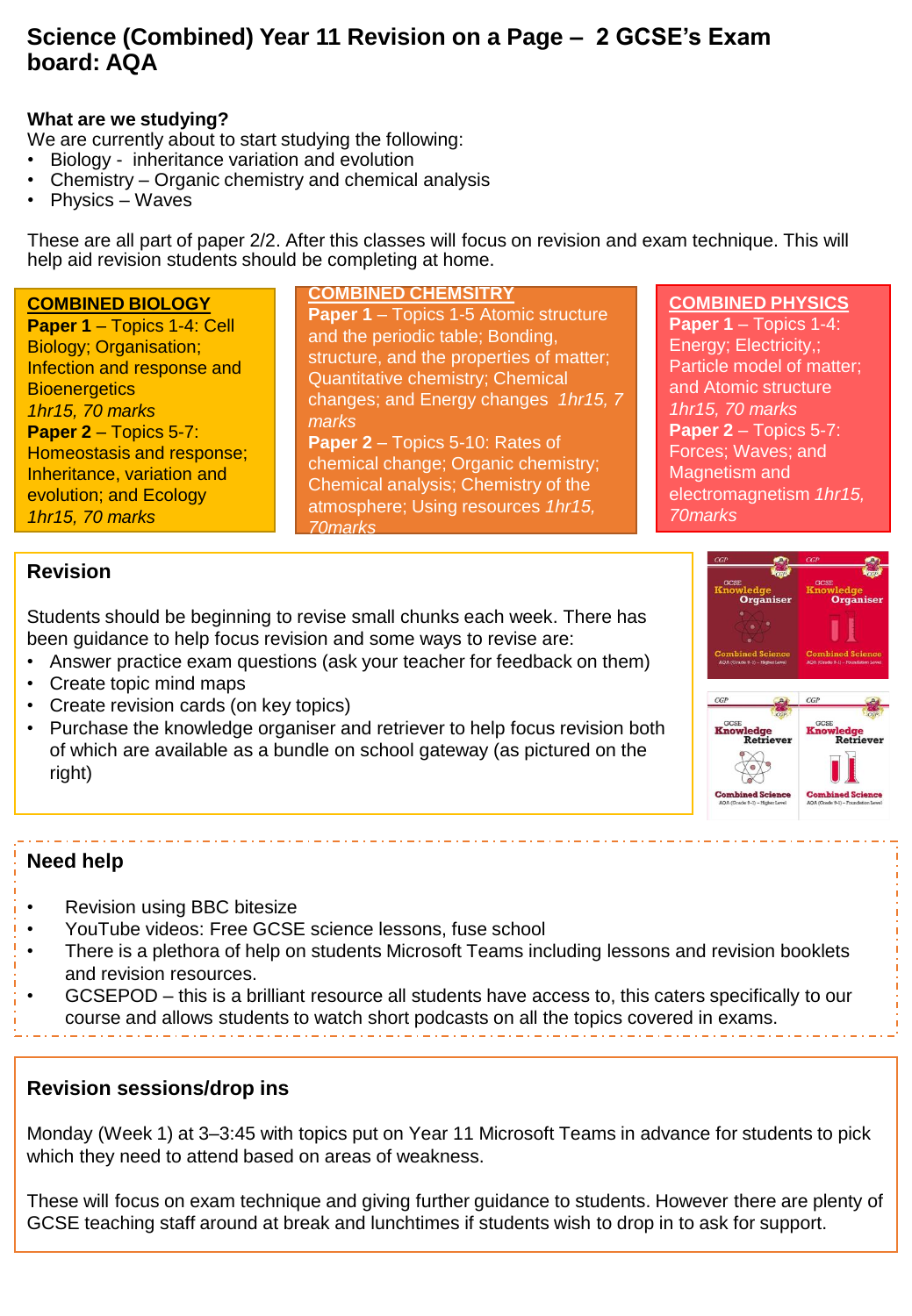# **Science (Triple) Year 11 Revision on a Page – 3 GCSE's Exam board: AQA**

## **What are we studying?**

We are currently about to start studying the following:

- Biology Inheritance variation and evolution
- Chemistry Organic chemistry and chemical analysis
- Physics Waves, solar system and satellites

These are all part of paper 2/2. After this classes will focus on revision and exam technique. This will help aid revision students should be completing at home.

| and the periodic table; Bonding,<br><b>Biology; Organisation;</b><br>Energy; Electricity,;<br>structure, and the properties of matter;<br>Particle model of matter;<br>Infection and response and<br>Quantitative chemistry; Chemical<br>and Atomic structure<br><b>Bioenergetics</b><br>changes; and Energy changes 1hr45,<br>1hr45, 100 marks<br>1hr45, 100 marks<br>100 marks<br>Paper 2 - Topics 5-7:<br><b>Paper 2</b> – Topics $5-7$ :<br>Paper 2 - Topics 5-10: Rates of<br>Homeostasis and response;<br>Forces; Waves; and<br>chemical change; Organic chemistry;<br>Inheritance, variation and<br>Magnetism and<br>Chemical analysis; Chemistry of the<br>electromagnetism; Space<br>evolution; and Ecology<br>atmosphere; Using resources 1hr45,<br>physics 1hr45, 100marks<br>1hr45, 100 marks<br>100marks |
|-----------------------------------------------------------------------------------------------------------------------------------------------------------------------------------------------------------------------------------------------------------------------------------------------------------------------------------------------------------------------------------------------------------------------------------------------------------------------------------------------------------------------------------------------------------------------------------------------------------------------------------------------------------------------------------------------------------------------------------------------------------------------------------------------------------------------|
|-----------------------------------------------------------------------------------------------------------------------------------------------------------------------------------------------------------------------------------------------------------------------------------------------------------------------------------------------------------------------------------------------------------------------------------------------------------------------------------------------------------------------------------------------------------------------------------------------------------------------------------------------------------------------------------------------------------------------------------------------------------------------------------------------------------------------|

## **Revision**

Students should be beginning to revise small chunks each week. There has been guidance to help focus revision and some ways to revise are:

- Answer practice exam questions (ask your teacher for feedback on them)
- Create topic mind maps
- Create revision cards (on key topics)
- Purchase the revision and practice guides to help focus revision all of which are available on school gateway (as pictured on the right)

# **Need help**

- Revision using BBC bitesize
- YouTube videos: Free GCSE science lessons, fuse school
- There is a plethora of help on students Microsoft Teams including lessons and revision booklets and revision resources.
- GCSEPOD this is a brilliant resource all students have access to, this caters specifically to our course and allows students to watch short podcasts on all the topics covered in exams.

# **Revision sessions/drop ins**

- Monday (Week 1) at 3–3:45pm topics to be covered will be on Year 11 Microsoft Teams in advance
- Thursday (Week 2) at 3-4pm Physics with Mrs Albone

These will focus on exam technique and giving further guidance to students. However there are plenty of GCSE teaching staff around at break and lunchtimes if students wish to drop in to ask for support.

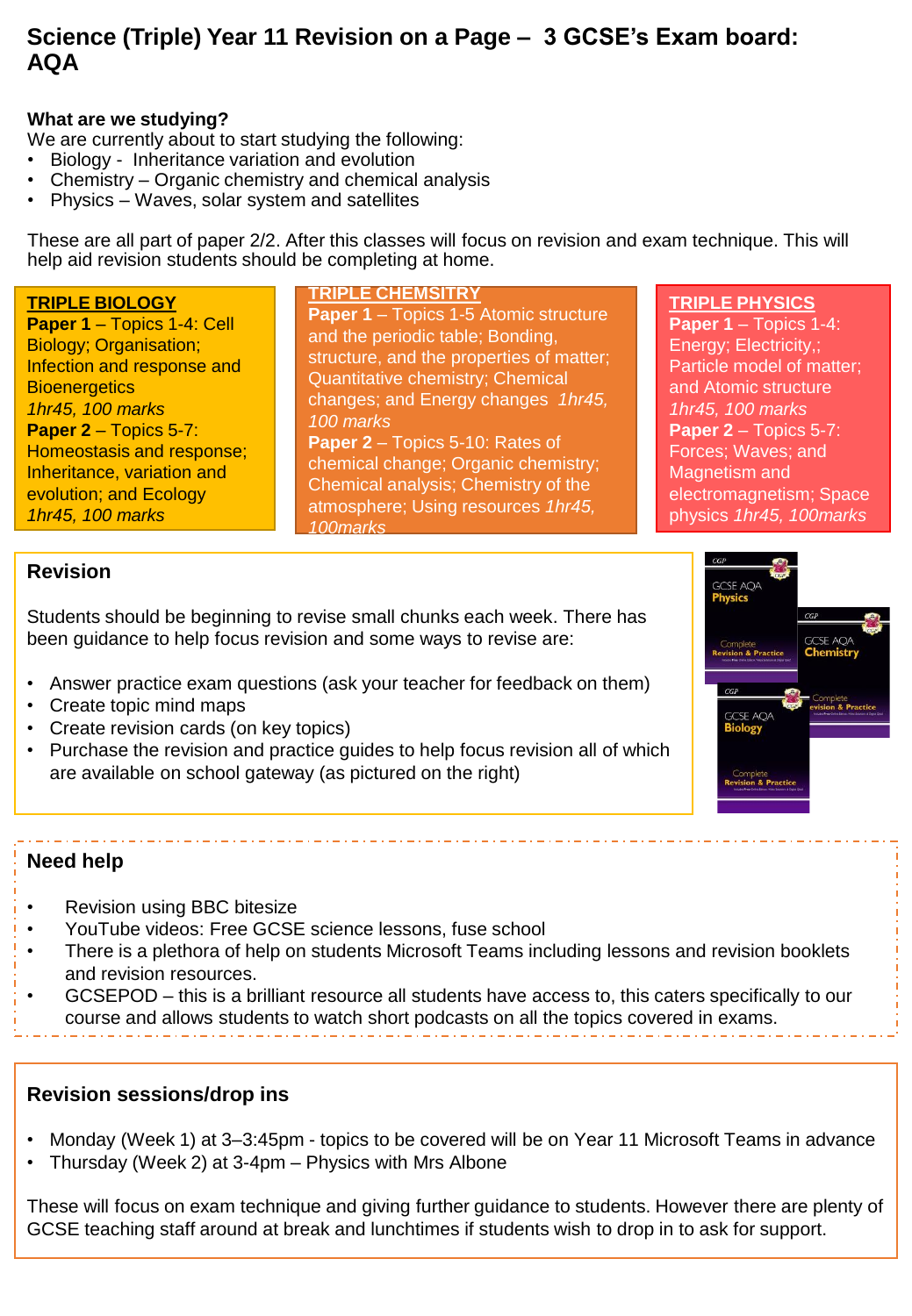# **Spanish Year 11 Revision on a Page – GCSE Exam board: AQA**

## **What are we studying?**

- In Year 11 we study the topics of Customs and Festivals, School and Work and Social and Global Issues.
- We regularly revisit topics studied in Year 10.
- We do exam style questions to ensure we know what to expect in the real thing.

# **What will the exams look like?**

- There are 4 exam papers in total, covering the 4 skills areas: Listening, Speaking, Reading & Writing.
- The Listening and Reading exams are completed during the same session (one after another) and are done in a smaller classroom venue.
- The Speaking exam will take place in **MAY** and is conducted by the class teacher.
- The writing exam takes place in the Sports Hall.
- The exams are split into FOUNDATION and HIGHER tiers. Students will decide which tier they will be entered for, in liaison with parents/carers and the class teacher.

#### **LISTENING:**

- $F$ oundation = 35 minutes + reading time
- $Higher = 45 minutes + reading time$
- 25% of overall grade
- Multiple choice questions, answers in English (Section A), answers in Spanish (Section B)

#### **READING**

- Foundation 45 minutes
- Higher 1 hour
- Multiple choice questions, answers in English (section A), answers in Spanish ( section B), translation into English (section C)



# **WRITING**

**SPEAKING**

- 12 minutes preparation time
- 7-9 minutes (foundation)
- 10 12 minutes (higher)
- Role Play, Photo card, General Conversation

• **Foundation** – 1 hour Photocard description, 40 word essay, 90 word essay, 5 sentences to translate into Spanish.

• **Higher** - 1 hour 15 minutes

90 word essay, 150 word essay, paragraph translation into Spanish

# **COUNTDOWN TO SUCCESS – how can we help at home?**

#### **We sell revision guides on Student Gateway, as well as revision workbooks which are invaluable for exam style practice.**

- 1. Revise 20 words per week from your vocabulary booklet.
- 2. Make sure you know the KEY VERBS in EVERY TENSE.
- 3. Work through ONE page of your purple revision workbook per night, to make sure you have covered essential grammar and are practising all four key skills. This is available on the parent gateway, along with the revision guide.
- 4. Record yourself speaking Spanish do ONE role play and ONE photo card per week under exam conditions (no books, 12 minutes preparation time) and listen back to see if you can spot where improvements can be made.
- 5. Use your WRITING BOOKLET to practice translations into Spanish and practice essays. Try to do ONE per week.
- 6. LEARN your time indicators, link words and high frequency phrases, so that you can begin essays about any topic (you only need a handful of verbs and phrases to do this!).
- 7. Come to intervention sessions with Mr Smith (**HIGHER – Monday (Week 2), FOUNDATION – Tuesday (Week 2)** in **K10** 15.00 – 16.00 to boost your grade and get some specialist 1:1 support.
- 8. Look through the resources on Microsoft Teams Year 11 Spanish. There are lots of resources there, including recorded lessons, which you may find useful for revision and links to past exam papers, including model answers and self marking quizzes.